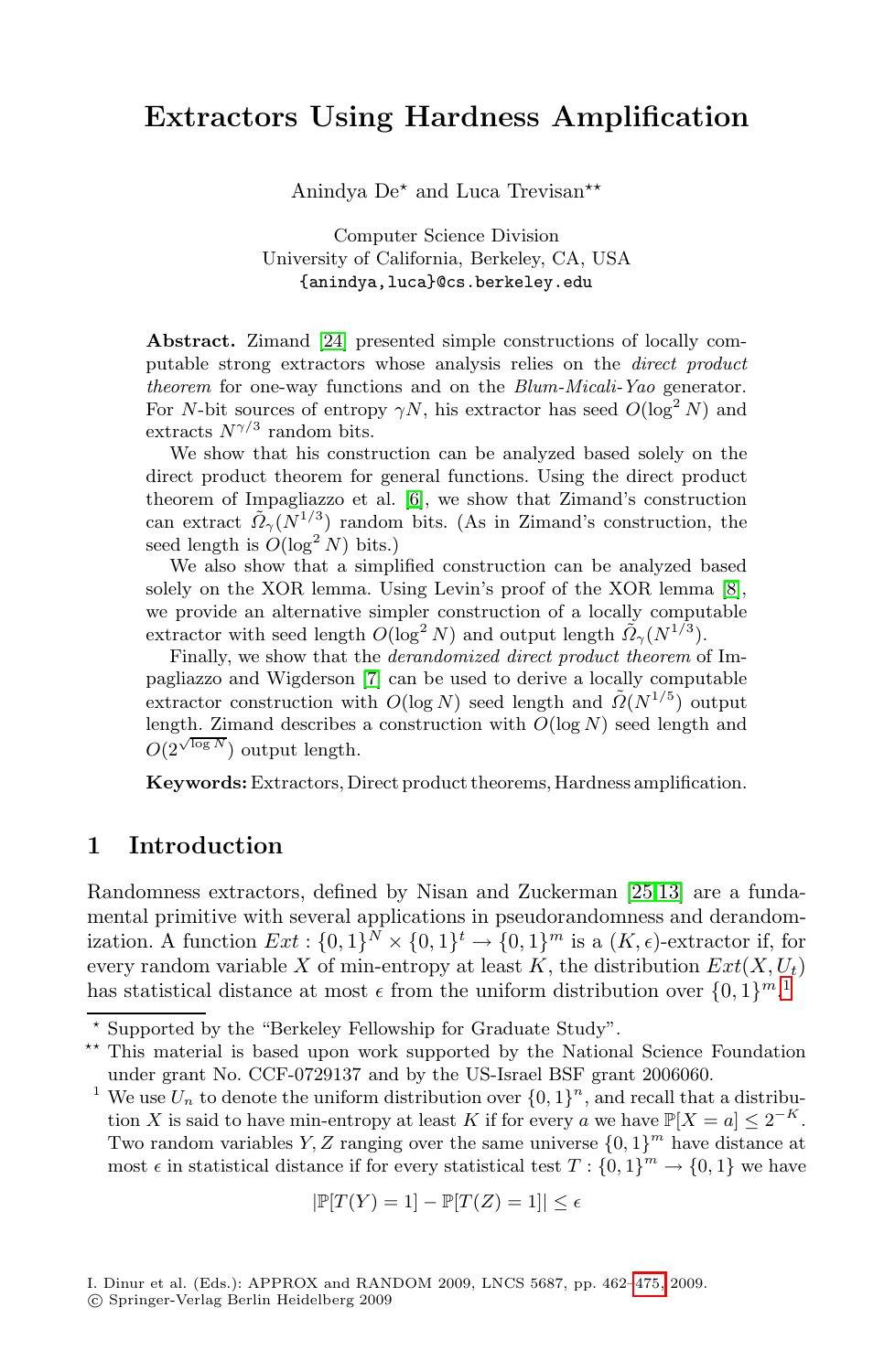Besides their original applications to extract randomness from weak random sources and as primitives inside pseudorandom generators for space bounded [c](#page-12-2)omputation, extractors have found several other applications. As surveyed in [12,16] extractors are related [to h](#page-13-3)ashing and error-correcting codes, and have applications to pseudorandomness and hardness of approximation.

Extractors have also found several a[pplic](#page-13-4)ations in cryptography, for example in unconditionally secure cryptographic constructions in the bounded-storage [mod](#page-13-5)el [10,1,9]. For such applications, it is particularly desirable to have *locally computable* extractors, in which a bit of the output can be computed by only lo[ok](#page-13-6)ing at the seed and at  $poly \log n$  bits of the input. (The weaker notion of *online* extractors [2], however, is sufficient.)

The starting point of our paper is Zimand's [24] simple construction of a locally computable extractor [bas](#page-13-7)[ed](#page-13-8) on the Blum-Micali-Yao pseudorandom generator, and his analysi[s vi](#page-13-4)a the reconstruction approach of [20]. The extractor is neither optimal in terms of the output length nor the seed length. For e.g., both Lu [9] and Vadhan [21] achieve an optimal seed length of  $\Theta(\log n)$  for inverse polynomial error while extracting almost all the entropy of the source. In fact, [21] does better than [9] by extracting all but an arbitrarily small constant factor of the min-entropy while the latter has to lose an arbitrarily small polynomial factor. However, both these constructions are complicated in the sense that while Vadhan uses tools like samplers and extractors [15,26] from pseudorandomness machinery, Lu uses the extractor from [20] along with error-correcting codes based on expander graphs. In contrast, the extractor construction in Zimand [24] is extremely simple, only the analysis is non-trivial.

The idea of the reconstruction approach to the analysis of extractors is the following. Suppose we want to prove that  $Ext : \{0,1\}^N \times \{0,1\}^t \rightarrow \{0,1\}^m$ is a  $(K, \epsilon)$  extractor. Then, towards a contradiction, we suppose there is a test<br> $T \cdot \{0, 1\}^m \rightarrow \{0, 1\}$  and a random variable X of min entropy at least K such  $T: \{0,1\}^m \to \{0,1\}$  and a random variable X of min entropy at least K such that

$$
|\mathbb{P}[T(Ext(X, U_t)) = 1] - \mathbb{P}[T(U_m) = 1]| > \epsilon
$$

In particular, there is a probability at least  $\epsilon/2$  when sampling from X of selecting<br>a had x such that a bad x such that

$$
|\mathbb{P}[T(Ext(x, U_t)) = 1] - \mathbb{P}[T(U_m) = 1]| > \frac{\epsilon}{2}
$$

At this point, one uses properties of the construction to show that if  $x$  is bad as above, x can be *reconstructed* given T and a r-bit string of "advice." This means that there can be at most  $2<sup>r</sup>$  bad strings x, and if X has min-entropy K then the probability of sampling a bad x is at most  $2^r/2^K$ , which is a contradiction if  $2^K > 2^{r+1}/\epsilon$ .<br>In Zimand's

In Zimand's extractor construction, one thinks of a sample from  $X$  as specifying a cyclic permutation  $p: \{0,1\}^n \to \{0,1\}^n$  (where n is roughly log N), then let  $\bar{p}$  be a permutation obtained from p via a *hardness amplification* procedure, so that the ability to invert  $\bar{p}$  on a small  $\alpha$  fraction of inputs implies the ability of invert p on a large  $1 - \delta$  fraction of inputs. Then the output of the extractor,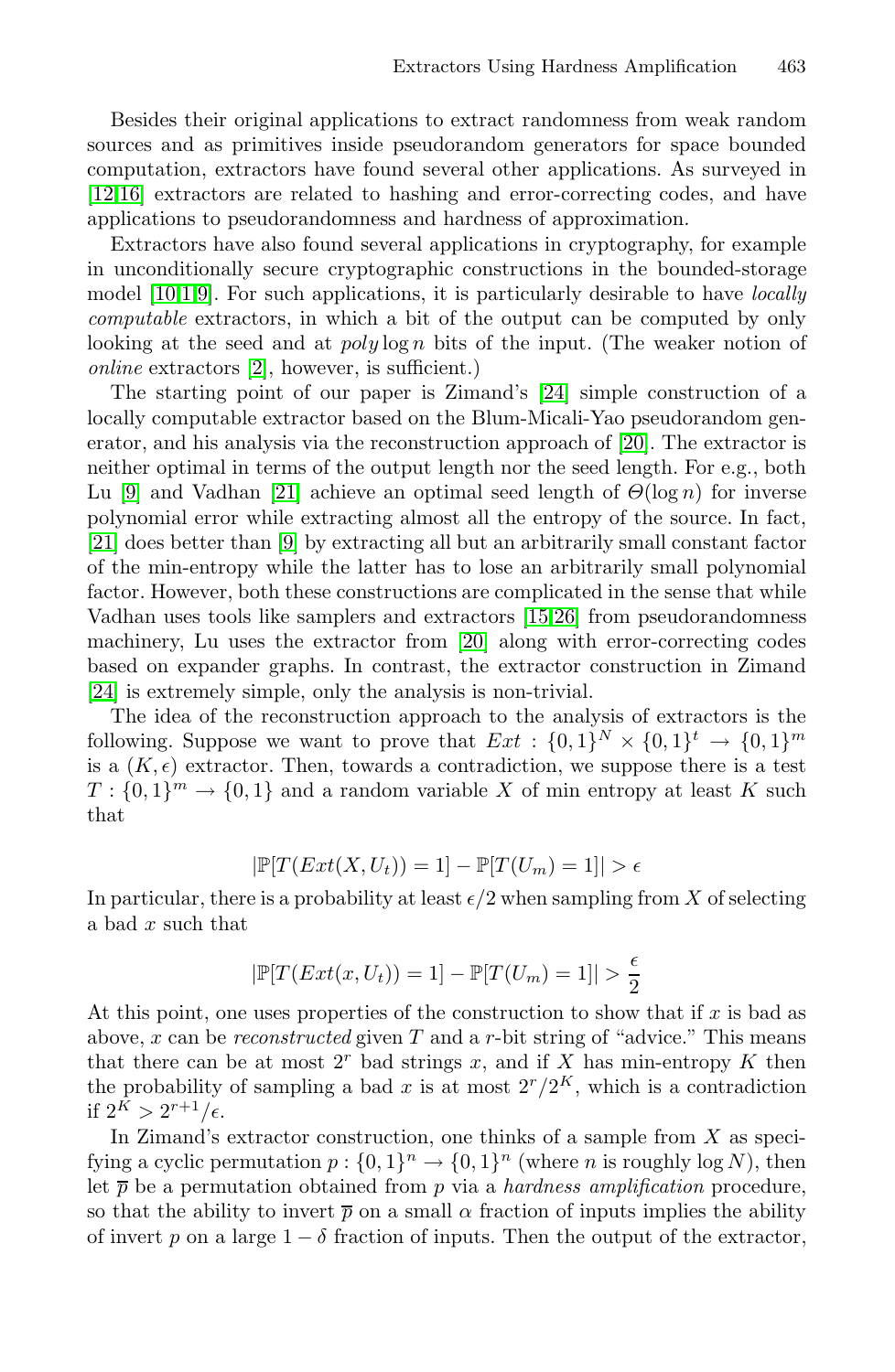for seed z, is  $BMY(\overline{p}, z)$ , the Blum-Micali-Yao generator applied to permutation  $\bar{p}$  with seed z. If a test T distinguishes the output of the extractor from the uniform [dis](#page-2-0)tribution, then there is an algorithm that, using T, can invert  $\bar{p}$  on a noticeable fraction of inputs, and hence  $p$  on nearly all inputs. The proof is completed by presenting a counting ar[gum](#page-12-3)ent showing an upper bound on the number of permutations that can be e[asi](#page-12-3)ly inverted on nearly all inputs.

Zimand's extractor uses a seed of length  $O(\log^2 N)$  and, for a source of entropy  $\gamma N$ , the output length is  $N^{\gamma/3}$  bits.

We show that, by using only direct product theorems and XOR lemmas, w[e](#page-12-3) can improve the outpu[t l](#page-13-3)[en](#page-2-1)gth to roughly  $N^{1/3}$ . This is true both for Zimand's original construction<sup>2</sup>, as well as for a streamlined version we describe below. The streamlined version is essentially the same construction as the locally computable extractor of Dziembowski and Maurer [4]. Our analysis via Levin's XOR lemma is rather different from the one in [4] which is based on information-theoretic arguments. It should be noted that using information theoretic arguments, Dziembowski and Maurer manage to get an output length of  $N^{1-o(1)}$ . However, at a conceptual level, we show that the same style of analysis can be used both for the extractor in  $[4]$  and  $[24]$ <sup>3</sup>.

Using the *derandomized* direct product theorem of Impagliazzo and Wigderson [7], we give a construction in which the seed length reduces to  $O(\log N)$ , but the output length reduces to  $N^{1/5}$ .

### **Our Constructions**

Consider the following approach. View the sample from the weak random source as a boolean function  $f : [N] \to \{0, 1\}$ , and suppose that the extractor simply outputs the sequence

$$
f(x), f(x+1), \ldots, f(x+m-1)
$$

where  $x \in [N]$  is determined by the seed, and sums are computed mod N. Then, by standard arguments, if  $T$  is a test that distinguishes the output of the extractor from the uniform distribution with distinguishing probability  $\epsilon$ , then there<br>is a predictor  $P$  derived from  $T$  and  $i \leq m$  such that is a predictor P, derived from T, and  $i \leq m$  such that

$$
\mathbb{P}[P(x, f(x-1), \dots, f(x-i)) = f(x)] \ge \frac{1}{2} + \frac{\epsilon}{m}
$$
\n<sup>(1)</sup>

<span id="page-2-1"></span><span id="page-2-0"></span>Note that if the right-hand side of (1) were  $1 - \delta$  for some small  $\delta$ , instead of  $1/2 + \epsilon/m$ , then we could easily deduce that f can be described using about  $1/2 + \epsilon/m$ , then we could easily deduce that f can be described using about  $m + \delta N + H(\delta)$ . N bits (where H() is the entropy function) and so we would  $m + \delta N + H(\delta) \cdot N$  bits (where  $H(\delta)$  is the entropy function), and so we would be done.

<sup>&</sup>lt;sup>2</sup> We actually do not show an improved analysis for this specific construction by Zimand but rather for the second construction in the same paper which achieves exactly the same parameters. Our improved analysis works equally well for both the constructions but is slightly notationally cumbersome for the first one.

<sup>&</sup>lt;sup>3</sup> The fact that [4] gets a better output length suggests that neither the original analysis of [24] nor our improved analysis is tight.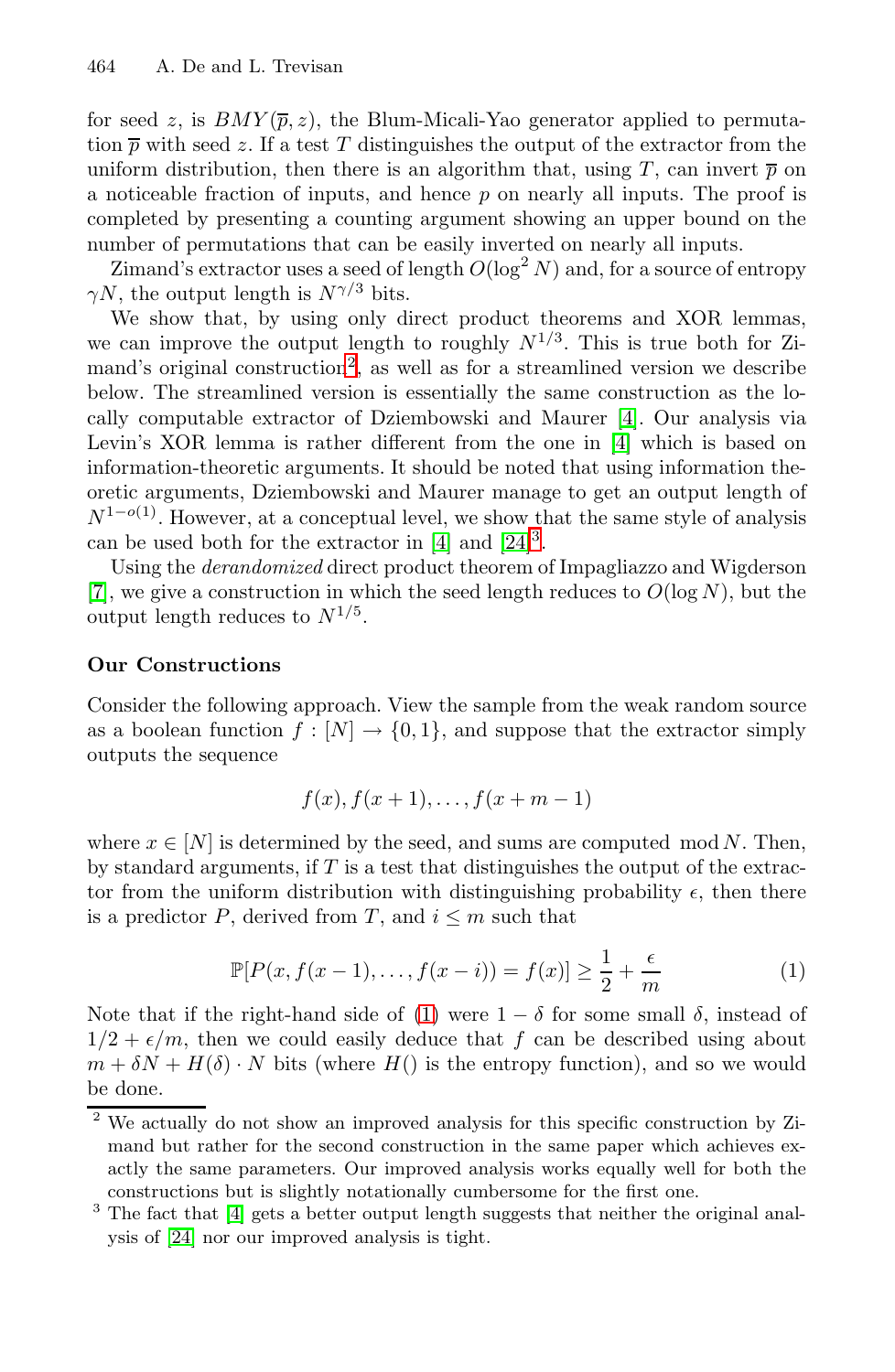To complete the argument, given the function  $f : [N] \to \{0, 1\}$  that we sample from the random source, we define the function  $f: [N]^k \to \{0,1\}$  as

$$
\overline{f}(x_1,\ldots,x_k):=\bigoplus_{i=1}^k f(x_i)
$$

where  $k \approx \log N$ , and our extractor outputs

$$
\overline{f}(\overline{x}), \overline{f}(\overline{x}+1), \ldots, \overline{f}(\overline{x}+m-1)
$$

<span id="page-3-0"></span>where  $\overline{x} = (x_1, \ldots, x_k) \in [N]^k$  is selected by the seed of the extractor, **j** is the vector  $(i \quad i)$  and sums are coordinate-wise and mod N vector  $(j, \ldots, j)$ , and sums are coordinate-wise, and mod $N$ .

If T is a test that has distinguishing probability  $\epsilon$  for our extractor, then there<br>a prodictor P based on T such that is a predictor  ${\cal P}$  based on  ${\cal T}$  such that

$$
\mathbb{P}[P(\overline{x}, \overline{f}(\overline{x} - 1), \dots, \overline{f}(\overline{x} - i)) = \overline{f}(\overline{x})] \ge \frac{1}{2} + \frac{\epsilon}{m}
$$
(2)

from which we can use the proof of the XOR lemma to argue that, using  $P$  and some advice, we can construct a predictor  $P'$  such that some advice, we can construct a predictor  $P'$  such that

$$
\mathbb{P}[P'(x, f(x-1),..., f(x-i)) = f(x)] \ge 1 - \delta
$$
 (3)

and now we are done. Notice that we cannot use standard XOR lemmas as a black box in order to go from (2) to (3), because the standard theory deals with a predictor that is only given x, rather than  $x, f(x-1),..., f(x-i)$ . The proofs, however, can easily be modified at the cost of extra non-uniformity. To adapt, for example, Levin's proof of the XOR Lemma, we see that, in order to predict  $f(x)$ , it is enough to evaluate P at  $O(m^2/\epsilon^2)$  points  $\overline{x}$ , each of them containing x in a certain coordinate and fixed values everywhere else. For each such point  $x$  in a certain coordinate and fixed values everywhere else. For each such point,  $F(\overline{x} - 1), \ldots, F(\overline{x} - i)$  can be specified using  $i \cdot (k - 1) \leq mk$  bits of advice. Overall, we need  $m^3k/\epsilon^2$  bits of advice, which is why we can only afford the output length  $m$  to be the cubed root of the entropy. The seed length is k log N output length m to be the cubed root of the entropy. The seed length is  $k \log N$ . which is  $O(\log^2 N)$ .

This type of analysis is robust to various changes to the construction. For example, we can view a sample from the weak random source as a function  $f: \{0,1\}^n \to \{0,1\}^n$ , define

$$
\overline{f}(x_1,\ldots,x_k):=f(x_1),\ldots,f(x_k)
$$

View the seed as specifying an input  $\overline{x}$  for  $\overline{f}$  and a boolean vector r of the same length, and define the output of the extractor as

$$
\langle \overline{f}(\overline{x}), r \rangle, \langle \overline{f}(\overline{x} + \mathbf{1}), r \rangle, \cdots, \langle \overline{f}(\overline{x} + \mathbf{m} - \mathbf{1}), r \rangle \tag{4}
$$

Then using appropriate versions of Goldreich-Levin and of the direct product lemma of Impagliazzo et al. [6], we can show that the construction is an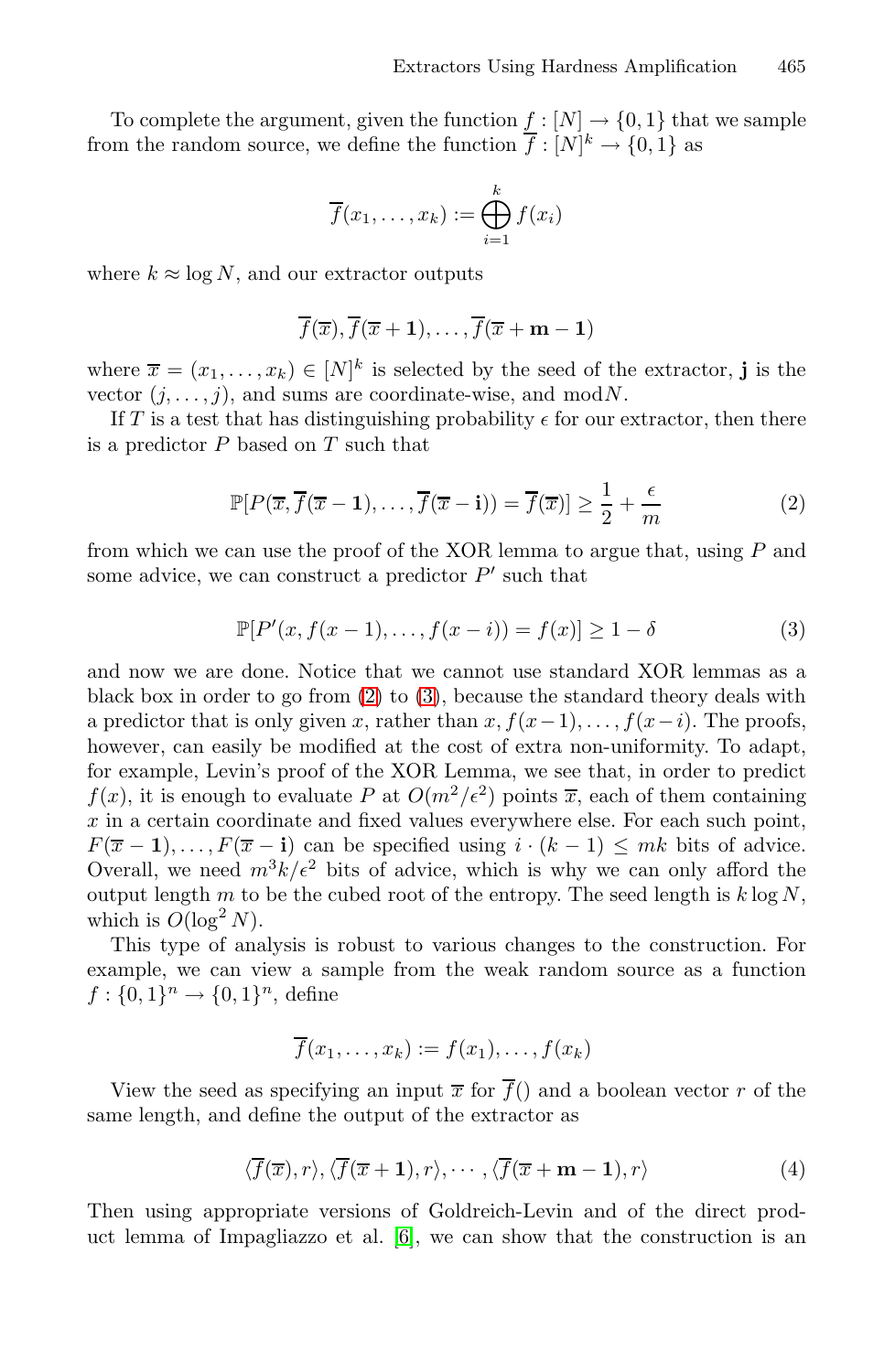extractor provided that m is about  $N^{1/3}$  4. Construction (4) is precisely the second construction by Zimand [2[4\].](#page-7-0)

By applying the *derandomized* direct product theorem of Impagliazzo and Wigderson [\[7\],](#page-13-3) we are able to reduce the seed length to  $O(\log N)$ , but our reconstruction step requires more non-uniformity, and so the output length of the resulting construction is only about  $N^{1/5}$ .

**Organization of the Paper.** In section 2, we present some notations which shall be used throughout the paper and an overview of the techniques recurrent in the proofs of all the three constructions. Section 3 presents the first of our constructions. Its proof of correctness is self contained. Improved analysis of the construction by Zimand [24] as well as the description and proof of the *derandomized* extractor are deferred to the full version of the paper.

# **2 Preliminaries and Overview of Proofs**

### **Notations and Definitions**

<span id="page-4-0"></span>The following notations are used throughout the paper. A tuple  $(y_1, y_2, \ldots, y_k)$ [is](#page-13-0) [d](#page-13-0)enoted by  $\otimes_{i=1}^k y_i$ . The concatenation of two strings x and y is denoted by  $x \circ y$ . If x and y are tuples then  $x \circ y$  represents the bigger tuple formed by  $x \circ y$ . If x and y are tuples, then  $x \circ y$  represents the bigger tuple formed by concatenating x and y. The uniform distribution on  $\{0,1\}^n$  is denoted by  $U_n$ . concatenating x and y. The uniform distribution on  $\{0, 1\}^n$  is denoted by  $U_n$ .<br>For  $z_i = z_0 \in \{0, 1\}$  as  $z_i$  denotes the XOB of  $z_i = z_i$ . Statistical distance For  $z_1, \ldots, z_k \in \{0,1\}, \oplus_{i=1}^k z_i$  denotes the XOR of  $z_1, \ldots, z_k$ . Statistical distance<br>between two distributions  $D_1$  and  $D_2$  is denoted by  $||D_1 - D_2||$ between two distributions  $D_1$  and  $D_2$  is denoted by  $||D_1 - D_2||$ .

Next, we define extractors as well as a stronger variant called strong extractors.

**Definition 1.** [15,25] Ext :  $\{0,1\}^N \times \{0,1\}^t \rightarrow \{0,1\}^m$  is said to be a  $(K,\epsilon)$ <br>extractor if for every random variable X with min-entropy at least K, the sta*extractor if for every random variable* X *with min-entropy at least* K*, the statistical distance between output of the extractor and the uniform distribution is at most*  $\epsilon$  *i.e.*  $||Ext(X, U_t) - U_m|| \leq \epsilon$ . Ext is said to be a strong extractor if the<br>seed can be included with the output and the distribution still remains close to *seed can be included with the output and the distribution still remains close to uniform i.e.*  $||U_t \circ Ext(X, U_t) - U_{t+m}|| \le \epsilon$  $||U_t \circ Ext(X, U_t) - U_{t+m}|| \le \epsilon$  $||U_t \circ Ext(X, U_t) - U_{t+m}|| \le \epsilon$ . Here both the  $U_t$  refer to the same sampling of the uniform distribution *sampling of the uniform distribution.*

In the above definition,  $t$  is referred to as seed length,  $m$  as the output length and  $\epsilon$  as the error of the extractor.

**General Paradigm of Construction.** All the three extractors can be described in the following general model. Let  $Ext : \{0,1\}^N \times \{0,1\}^t \rightarrow \{0,1\}^m$  be the extractor (terminology is the same as Definition 1) with  $X$  representing the weak random source and  $\bar{v}$  the seed. X is treated as truth table of a function  $X: \{0,1\}^n \to \{0,1\}^l$  ( $l = 1$  in the first and the third constructions and  $l = n$  in

<sup>4</sup> Even using the 'concatenation lemma' of Goldreich et al. [5] which is a much more non-uniform version of the direct product theorem, we get  $m = N^{\frac{1}{10}}$  for which is better than Zimand's analysis for entropy rates  $< 0.3$ .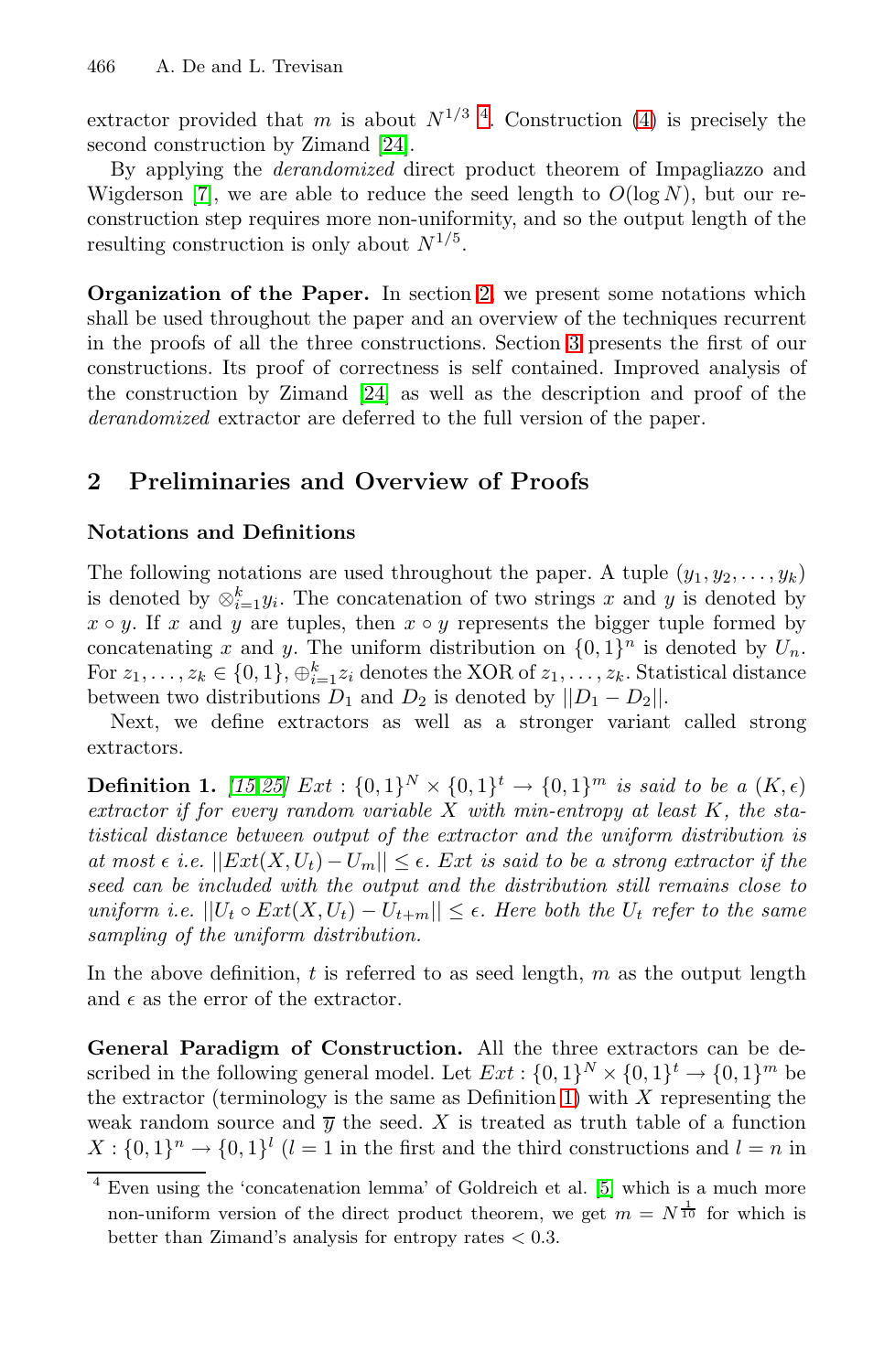the second construction). This implies that  $n$  is logarithmic in the input length N and more precisely  $N = l2^n$ . Further, we associate a cyclic group of size  $2^n$ with  $\{0, 1\}^n$  (This can be any ordering of the elements in  $\{0, 1\}^n$  except that the addition in the group should be efficiently computable). To make it easier to remind us that  $X$  is treated as truth table of a function, the corresponding function shall henceforth be called f. The seed  $\overline{y}$  is divided into two chunks i.e.  $\overline{y} = \overline{x} \circ \overline{z}$ .  $\overline{x}$  is called the input chunk and  $\overline{z}$  is called the encoding chunk. Also, let k be a parameter of the construction such that  $|\overline{x}| = q(n, k)$  and  $|\overline{z}| = h(n, k)$ and hence  $t = g(n, k) + h(n, k)$ . Ext is specified by two functions namely  $Exp: \{0,1\}^{g(n,k)} \to (\{0,1\}^n)^k$  and  $Com: (\{0,1\}^l)^k \times \{0,1\}^{h(n,k)} \to \{0,1\}.$ <br>Ext computes the output as follows Ext computes the output as follows

- **–** On input  $(X, \overline{y}) \equiv (f, \overline{x} \circ \overline{z})$ , *Ext* first computes  $Exp(\overline{x}) = (x_1, x_2, x_3, \ldots, x_k)$ which gives  $k$  candidate inputs for the function  $f$ .
- **–** Subsequently, the i Subsequently, the  $i^{th}$  bit of the output is computed by combining the evaluation of f at shifts of  $(x_1, \ldots, x_k)$  using Com. More precisely, the  $i^{th}$  bit is given by  $Com(\otimes^k f(x+i-1) \overline{z})$ given by  $Com(\otimes_{j=1}^k f(x_j+i-1), \overline{z}).$

<span id="page-5-0"></span>Our constructions differ from each other in the definition of the functions  $Exp$ and Com. It can be easily seen that as long as  $Exp$  and Com are efficiently computable i.e. both of them are computable in  $poly(n, k)$  time and  $k = O(n)$ , the extractors shall be locally computable. This is true for all our constructions.

**Proofs in the Reconstruction Paradigm.** We now show the steps (following the reconstruction paradigm) which are used in the proof of correctness of all the constructions. We firs[t n](#page-5-0)ote that proving  $Ext : \{0,1\}^N \times \{0,1\}^t \rightarrow \{0,1\}^m$ is a  $(\gamma N, 2\epsilon)$ <br>function  $T \cdot$ is a  $(\gamma N, 2\epsilon)$  strong extractor is equivalent to proving that for every boolean function  $T: \{0,1\}^{m+t} \to \{0,1\}$  and random variable X of min-entropy at least  $\sim N$  $\overline{a}$ 

<span id="page-5-2"></span>
$$
\left| Pr_{f \in X, \overline{y} \in U_t} [T(y, Ext(f, \overline{y})) = 1] - Pr_{u \in U_{t+m}} [T(u) = 1] \right| \leq 2\epsilon
$$
 (5)

We [ha](#page-13-4)[d](#page-5-1) earlier noted the following fact which we formally state below.

**Observation 1.** *In order to prove equation (5), it suffices to prove that for any*  $T: \{0,1\}^{m+t} \to \{0,1\}$ , there are at most  $\epsilon 2^{\gamma N}$  functions f such that

$$
\left| Pr_{\overline{y} \in U_t} [T(y, Ext(f, \overline{y})) = 1] - Pr_{u \in U_{t+m}} [T(u) = 1] \right| > \epsilon
$$
 (6)

<span id="page-5-1"></span>In order to bound the number of functions which satisfy (6), we use the reconstruction approach in  $[20]$ <sup>5</sup> (and more generally used in the context of pseudorandom generators in  $[3,14]$ ). In particular, we show that given any f which satisfies (6), we can get a circuit  $C_f$  (not necessarily small) which predicts value of f by querying f at some related points. More precisely, we show that for some

<sup>5</sup> This particular instance of reconstruction paradigm was used in context of extractors by Zimand [24] and earlier in context of pseudorandom generators by Blum, Micali and Yao [3,23].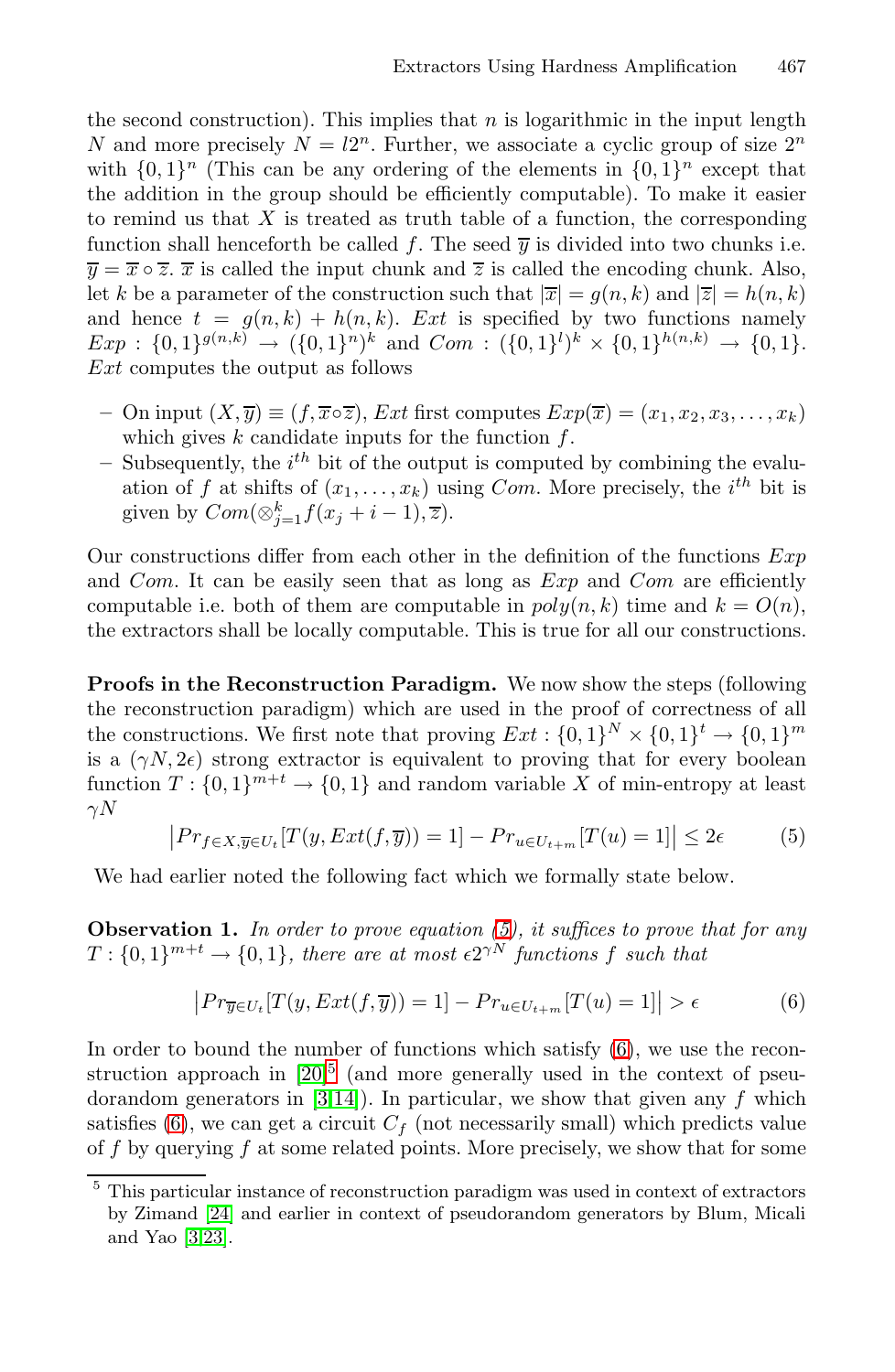<span id="page-6-1"></span><span id="page-6-0"></span> $m>i \geq 0$  $m>i \geq 0$ , using c bits of advice, we can construct  $C_f$  which satisfies (7) for some  $s \leq \frac{1}{2}$ .

$$
Pr_{x \in U_n}[C_f(x, \otimes_{j=1}^i f(x-j)) = f(x)] \ge 1 - s \tag{7}
$$

The next lemma shows how such a circuit  $C_f$  can be used to bound the number of functions  $f$  satisfying  $(6)$ .

**Lemma 1.** *If for every* f *satisfying* (6), using c bits of advice, we can get a circuit  $C_s$  satisfying (7) for some  $s < \frac{1}{\epsilon}$  then there are at most  $2^{c+2^n(sl+H(s))}$ +ml *circuit*  $C_f$  *satisfying* (7) for some  $s \leq \frac{1}{2}$ , then there are at most  $2^{c+2^n(sl+H(s))}+ml$ <br>functions satisfying (6) *functions satisfying (6).*

*Proof.* Let the set BAD consist of points  $x \in \{0,1\}^n$  such that  $C_f(x, \otimes_{j=1}^i f(x - i)) \neq f(x)$ . Since the size of the set BAD is at most  $s2^n$  to fully specify the  $f(j) \neq f(x)$ . Since the size of the set  $BAD$  is at most  $s2^n$ , to fully specify the set, we require at most  $\log_2 S$  bits where  $S = \sum_{i=0}^{S2^n} {2^n \choose i}$ <br>value of f on the set BAD, we require at most  $s/2^n$  . Further, to specify the value of f on the set BAD, [we](#page-5-2) require at most  $sl2^n$  bits. We now note that if we are given the value of f on any consecutive i points (say  $[0,\ldots,i-1]$ ), which requires at most il bits, then using the circuit  $C_f$ , the set  $BAD$  and the value of f on points in  $BAD$ , one can fully specify f. We also use the following standard [fac](#page-6-0)t. (Log is taken bas[e 2](#page-5-2) unless mentioned otherwise)

**F[act](#page-6-1)** 2. *For*  $s \leq \frac{1}{2}$ ,  $\sum_{i=0}^{s2^n} {2^n \choose i}$  $\left( \sum_{s=1}^{\infty} 2^{H(s)2^n} \text{ where } H(s) = -s \log s - (1-s) \log(1-s). \right.$ 

Hence, we see that if we are given that f satisfies (6), then using T and  $c+2^n(s+$  $H(s)$  + il bits of advice, we can exactly specify f. Hence for any particular T, (using  $i < m$ ) we get that there are at most  $2^{c+2^{n}(sl+H(s))+m l}$  functions satisfying (6).

<span id="page-6-3"></span><span id="page-6-2"></span>[I](#page-13-4)[n l](#page-13-9)[igh](#page-13-10)t of lemma 1, given f satisfying  $(6)$ , we should use T to construct a circuit  $C_f$  satisfying (7) with as minimum advice and as small s as possible. We first use the standard hybrid argument and Yao's distinguisher versus predictor argument to get a circuit [w](#page-5-2)hich is a 'next-element' predictor. In particular, we create a circuit which predicts a particular position in the output of the extractor with so[me](#page-6-2) advantage over a random guess when given as input the value of the random seed as well as all the bits in the output preceeding the bit to be predicted. The argument is by now standard and can be found in several places including [20,19,17]. We do not redo the argument here but simply state the final result.

**Lemma 2.** Let f be any function satis[fyi](#page-6-1)ng (6) and  $Ext(f, \overline{y})_i$  be the i<sup>th</sup> bit of<br>the output. Then using  $m + \log m + 3$  bits of advice, we can get a circuit. To such *the output. Then using*  $m + \log m + 3$  *bits of advice, we can get a circuit*  $T_2$  *such that for some*  $0 \leq i \leq m$ , f *satisfies (8)*.

$$
Pr_{\overline{y} \in U_t}[T_2(\overline{y}, \otimes_{j=1}^{m-i-1} Ext(f, \overline{y})_j) = Ext(f, \overline{y})_{m-i}] > \frac{1}{2} + \frac{\epsilon}{m}
$$
(8)

The proof of correctness of all our constructions start from the above equation and use more advice to finally get a circuit  $C_f$  satisfying (7). We now describe one of our constructions and its proof of correctness (Refer to the full version for the other two constructions).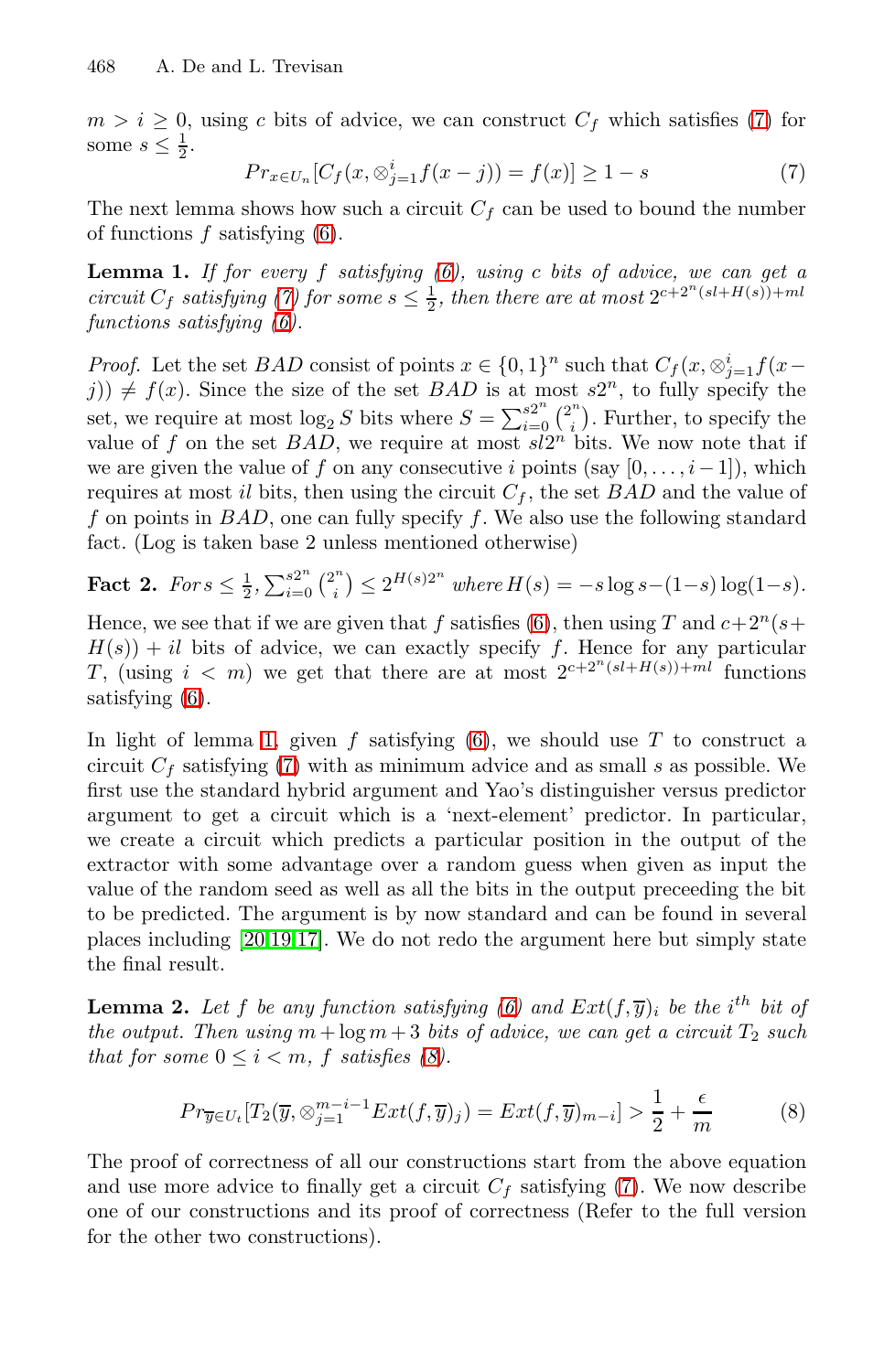# <span id="page-7-0"></span>**3 Extractor from XOR Lemma**

**Description of the Construction.**  $Ext : \{0,1\}^{2^n} \times \{0,1\}^{kn} \rightarrow \{0,1\}^m$  is<br>defined as follows. On input  $(f, \overline{a})$ , the seed  $\overline{a}$  is partitioned into k chunks of defined as follows. On input  $(f, \overline{y})$ , the seed  $\overline{y}$  is partitioned into k chunks of length n - call it  $(x_1, x_2, x_3, ..., x_k)$ . The source f is treated as truth table of a length *n* - call it  $(x_1, x_2, x_3, \ldots, x_k)$ . The source f is treated as truth table of a function from  $\{0, 1\}$ <sup>n</sup> to  $\{0, 1\}$ . Then the *i*<sup>th</sup> bit of the output is given by the function from  $\{0,1\}^n$  to  $\{0,1\}$ . Then the *i*<sup>th</sup> bit of the output is given by the bitwise XOB of  $f(x, \pm i-1)$   $f(x, \pm i-1)$  i.e.  $Ext(f(\vec{x})) = \bigoplus^{k} f(x, \pm i-1)$ bitwise XOR of  $f(x_1+i-1),...,f(x_k+i-1)$  $f(x_1+i-1),...,f(x_k+i-1)$  $f(x_1+i-1),...,f(x_k+i-1)$  i.e.  $Ext(f,\overline{y})_i = \bigoplus_{k=1}^k f(x_j+i-1)$ .<br>In terminology of the last section  $N = 2^n$ ,  $g(k,n) = kn$  and  $h(k,n) = 0$ . Note In terminology of the last section,  $N = 2<sup>n</sup>$ ,  $g(k, n) = kn$  and  $h(k, n) = 0$ . Note [th](#page-12-3)at there is no encoding chunk in the seed and the entire seed is the input chunk. Further, the function  $Exp$  simply partitions a string of length kn into k chunks of length  $n$  while the function  $Com$  computes a bitwise XOR of its first input (the second input is the empty string).

<span id="page-7-1"></span>**Difference from Construction in [4].** As we have mentioned before, the construction in [4] is very similar though we have some minor simplifications. The extractor in [4]  $Ext' : (\{0,1\}^{N+m-1})^k \times \{0,1\}^{k \log N} \to \{0,1\}^m$  $Ext' : (\{0,1\}^{N+m-1})^k \times \{0,1\}^{k \log N} \to \{0,1\}^m$  $Ext' : (\{0,1\}^{N+m-1})^k \times \{0,1\}^{k \log N} \to \{0,1\}^m$  can be described as follows. The weak source is treated as truth table of  $k$  functions  $f_1, \ldots, f_k$  such that for each  $j \in [k], f_j : [N+m-1] \to \{0,1\}$ . The seed is divided into k chunks  $l_1, \ldots, l_k$  such that each  $l_j$  can be treated as an element in [N]. The into k chunks  $l_1, \ldots, l_k$  such that each  $l_j$  can be treated as an element in [N]. The  $i^{th}$  bit of the output is computed as  $\bigoplus_{j=1}^k f_j(l_j + i - 1)$ . Thus, we avoid a minor complication of not baying to divide the sour complication of not having to divide the source into chunks. Our proof can be modified to work in this case as well at the cost of making it more cumbersome while conceptually remaining the same. However, the main difference is that we come [up](#page-7-1) with an entirely different proof from the one in [4].

### **Main Theorem and Proof of Correctness**

**Theorem 3.** *The function*  $Ext : \{0,1\}^{2^n} \times \{0,1\}^{kn} \rightarrow \{0,1\}^{m}$  *is a*  $(\gamma 2^n, 2\epsilon)$ *strong e[xtr](#page-7-1)actor for a (constant)*  $\gamma > 0$ ,  $\epsilon \geq 2^{-\frac{n}{7}}$ ,  $m = \frac{\epsilon^{\frac{2}{3}} 2^{\frac{n}{3}}}{n^2}$  *and seed length*  $kn = O\left(\frac{n \log \frac{m}{\epsilon}}{\gamma^2}\right)$ *.*

<span id="page-7-2"></span>Before proving Theorem 3, we see an immediate corollary of the above theorem with parameters of interest.

**Corollary 1.** *The function Ext as defined above is a*  $(\gamma 2^n, 2\epsilon)$  *strong extractor for a (constant)*  $\gamma > 0$ ,  $2\epsilon = 2^{-n^{\frac{1}{4}}}$ ,  $m = 2^{\frac{n}{3} - \sqrt{n}}$  *and seed length*  $kn = O\left(\frac{n^2}{\gamma^2}\right)$ *.*

In order to prove Theorem 3, we first state the following main technical lemma of this section and then see how Theorem 3 follows from it. Subsequently, we prove the lemma.

**Lemma 3.** *Let*  $T : \{0,1\}^{m+kn} \to \{0,1\}$  *and*  $f : \{0,1\}^n \to \{0,1\}$  *such that*  $(6)$  *holds*  $Also$  *let*  $1 > \delta > 0$  *be such that*  $\delta^k \leq \frac{\epsilon}{m}$  *and*  $m \geq n k$ . Then with at most *holds. Also, let*  $1 > \delta > 0$  *be such that*  $\delta^k \leq \frac{\epsilon}{m}$  *and*  $m \geq nk$ *. Then with at most*  $\frac{6nk^2m^3}{\epsilon^2}$  bits of advice, we can get a circuit  $C_f$  such that

$$
Pr_{x_1 \in U_n}[C_f(x_1, \otimes_{j=1}^i f(x_1 - j)) = f(x_1)] \ge \frac{1 + \delta}{2}
$$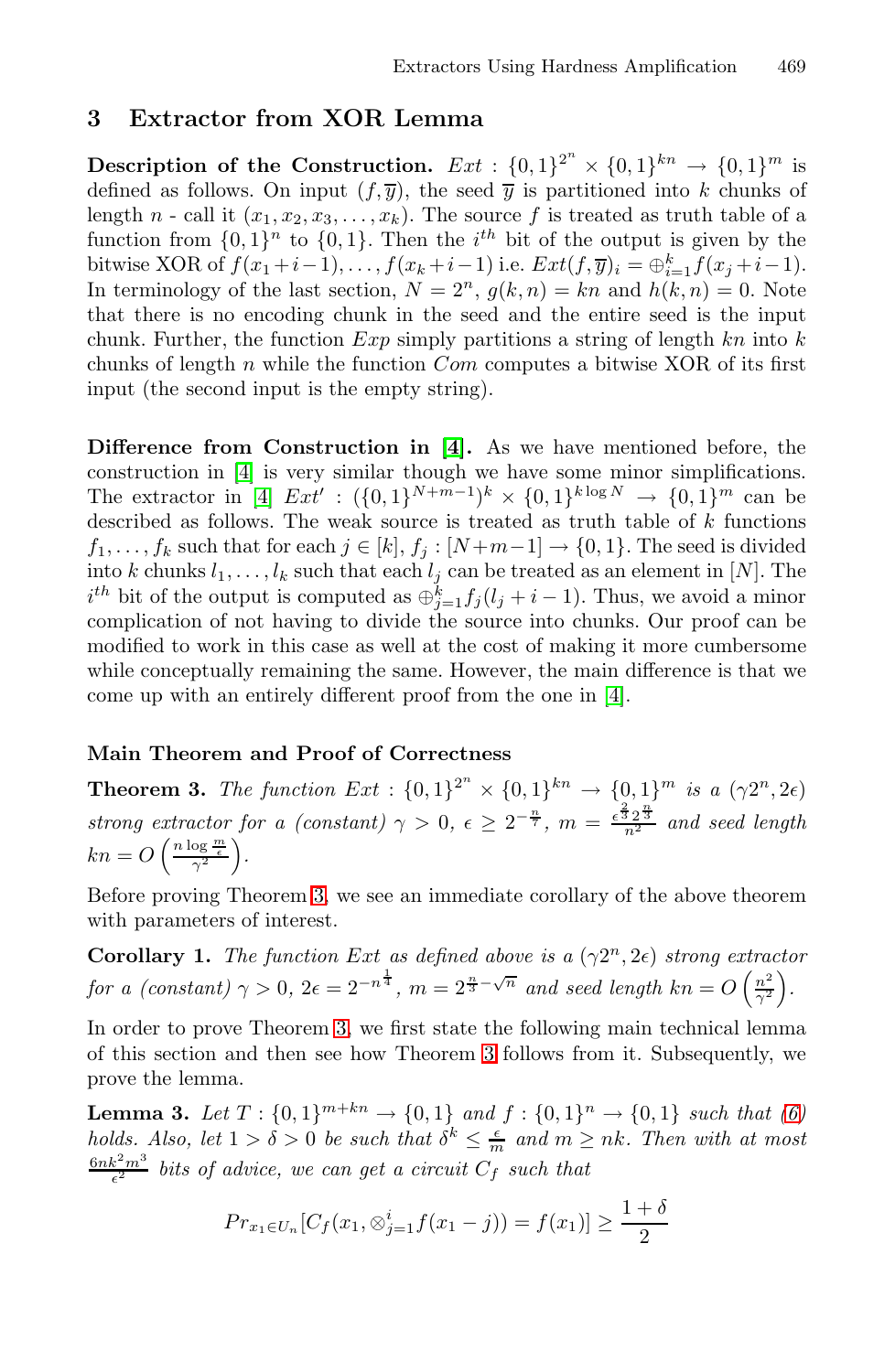Before we formally prove Theorem 3 using Lemma 3, it is useful to mention that [an](#page-5-2) application of  $\delta$  is meaningful when it is close to 1 rather than 0. As can be seen from Lemma 3, we construct a circuit  $C_f$  which has correlation  $\delta$  with  $f$ and hence we would like  $1-\delta$  to be small. This is different from the terminology used in Section 1 where we want to construct a circuit  $C_f$  which computes f with probability  $1 - \delta$  and hence we would like  $\delta$  to be close to 0.

*Proof (of Theorem 3).* In light of Observation 1, we note that it is sufficient to prove that for any sta[tist](#page-6-0)ical test  $T: \{0,1\}^{m+kn} \to \{0,1\}$ , the number of func-tions f satisfying [\(6\)](#page-5-2) is at most  $\epsilon 2^{\gamma N}$ . Let  $\delta$  be such that  $\frac{1-\delta}{2} = \min\{10^{-3}, \frac{\gamma^2}{4}\}.$ Also putting  $k = \frac{C \log \frac{m}{\epsilon}}{\gamma^2} = O\left(\frac{n}{\gamma^2}\right)$ for some appropriate constant C clearly satisfies  $\delta^k \leq \frac{\epsilon}{m}$ . Further,  $m = 2^{\Omega(n)}$  while  $nk = O\left(\frac{n^2}{\gamma^2}\right)$ ). So, clearly  $m \geq nk$ for constant  $\gamma$  and sufficiently large n. With this, we satisfy the conditions for enablely large  $\gamma$  and hence with  $6nk^2m^3$  bits of educasing we see set a singuit G applying lemma 3 and hence with  $\frac{6nk^2m^3}{\epsilon^2}$  bits of advice, we can get a circuit  $C_f$ <br>satsifying (7) with  $e = \frac{1-\delta}{\epsilon}$ . Using lemma 1, we can say that for any tost T, the satsifying (7) with  $s = \frac{1-\delta}{2}$ . Using lemma 1, we can say that for any test T, the total number of functions satisfying (6) is at most  $2^{\frac{6nk^2m^3}{\epsilon^2} + (\frac{1-\delta}{2} + H(\frac{1-\delta}{2}))2^n + m}$ . We now use the following fact

**F[act](#page-7-2)** 4. *For any*  $0 \leq \alpha \leq 10^{-3}$ ,  $\alpha + H(\alpha) \leq \sqrt{\alpha}$ 

Putting everything together now, we get that the total number of functions satisfying (6) is at most (we consider the case when  $\gamma > 0$  is a constant and n is large enough integer).

$$
2^{\frac{6nk^2m^3}{\epsilon^2} + (\frac{1-\delta}{2} + H(\frac{1-\delta}{2}))2^n + m} \le 2^{O(\frac{2^n}{n^3\gamma^4})} 2^{\frac{\gamma}{2}2^n} 2^{2^{\frac{n}{3}}} \le 2^{-\frac{n}{7}} 2^{\gamma 2^n} \le \epsilon 2^{\gamma 2^n}
$$

*Proof ( of Lemma 3)*. Using lemma 2, we get that for any f such that  $(6)$ holds, using  $m + \log m + 3$  bits of advice, we can get a circuit  $T_2$  such that

$$
Pr[T_2(\overline{x}, \oplus_{j=1}^k f(x_j), \dots, \oplus_{j=1}^k f(x_j + m - i - 2)) = \oplus_{j=1}^k f(x_j + m - i - 1)] > \frac{1}{2} + \frac{\epsilon}{m}
$$

In the above,  $x_1, x_2, \ldots, x_k$  are independent random variables drawn from  $U_n$ and  $\overline{x}$  is the concatenation of  $x_1, \ldots, x_k$ . Unless otherwise stated, in this section, any variable picked randomly is picked from the uniform distribution (The domain shall be evident from the context). We now introduce some changes in the notation so as to make it more convenient. First of all, [w](#page-12-0)e note that  $m - i - 1$ can be replaced by i as i runs from 0 to  $m-1$ . Further, we can assume that the first k arguments in the input are changed from  $x_i$  to  $x_j + i$  for all  $1 \leq j \leq k$ and hence we get a circuit  $C$  such that

$$
Pr[C(\overline{x}, \oplus_{j=1}^{k} f(x_j - i), \dots, \oplus_{j=1}^{k} f(x_j - 1)) = \oplus_{j=1}^{k} f(x_j)] > \frac{1}{2} + \frac{\epsilon}{m}
$$

In this proof, we closely follow the proof of XOR lemma due to Levin [8] as presented in  $[5]$ . As is done there, for convenience, we change the range of f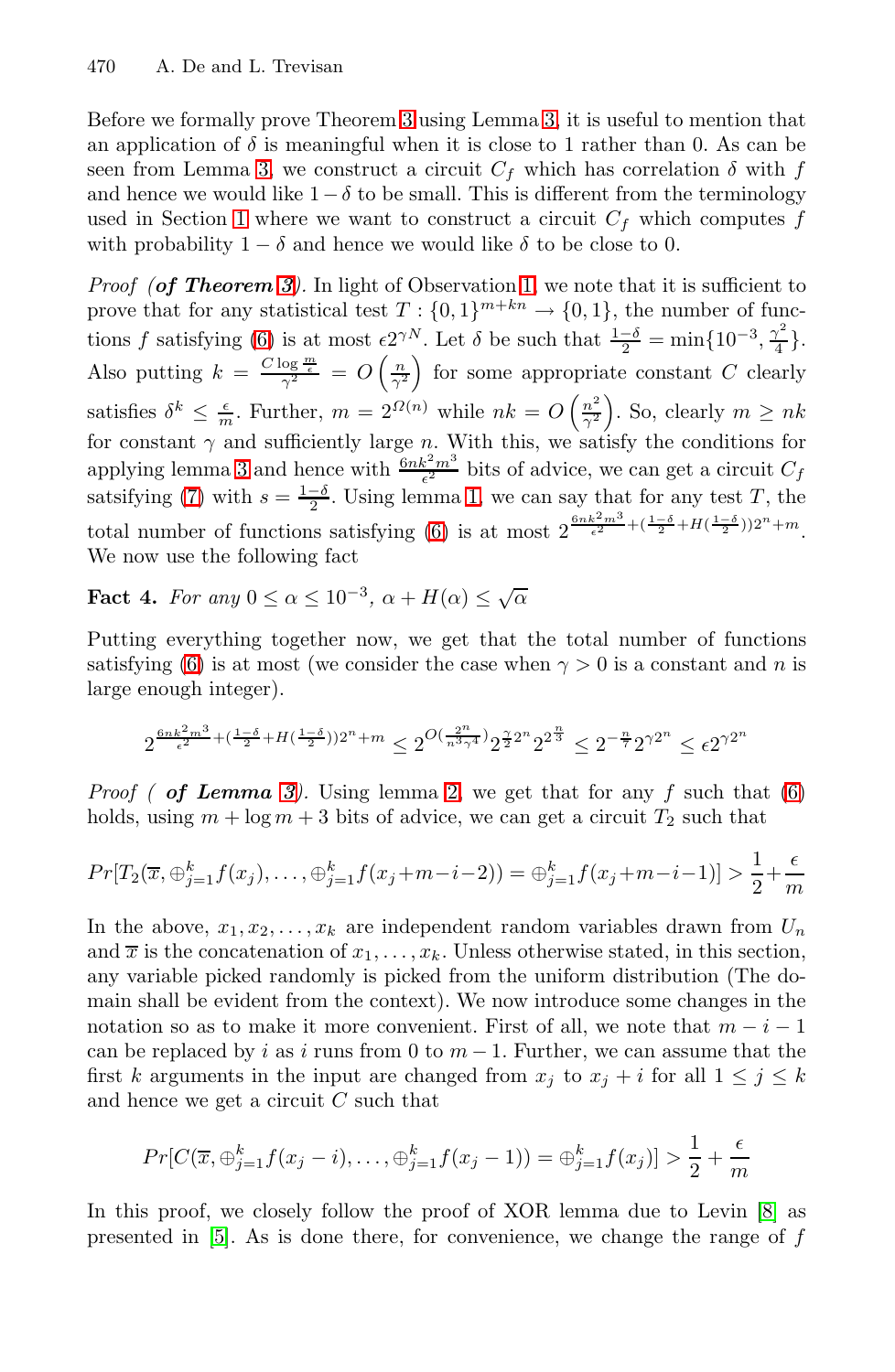from  $\{0,1\}$  to  $\{-1,1\}$  i.e.  $f(x)$  now changes to  $(-1)^{f(x)}$ . With this notational change parity changes to product and prediction changes to correlation i.e. change, parity changes to product and prediction changes to correlation i.e.

$$
\mathbb{E}[\prod_{j=1}^{k} f(x_j) C(\overline{x}, \prod_{j=1}^{k} f(x_j - i), \dots, \prod_{j=1}^{k} f(x_j - 1))] > \frac{2\epsilon}{m}
$$

In order to simplify the notation further, we make one more change. For any tuple  $(x_1, x_2, \ldots, x_t) = \overline{x}, \prod_{j=1}^t f(x_j - s)$  is denoted by  $f(\overline{x} - s)$ . Using the notation introduced earlier for denoting tuples we get notation introduced earlier for denoting tuples, we get

<span id="page-9-1"></span>
$$
\mathbb{E}_{\overline{x}}[\overline{f}(\overline{x})C(\overline{x},\otimes_{j=1}^{i}\overline{f}(\overline{x}-j))] > \frac{2\epsilon}{m}
$$

Let  $\delta$  and  $\eta$  be such that  $\delta^k \leq \frac{\epsilon}{m}$  and  $\eta = \frac{\epsilon}{km}$ . Then the above equation can be rewritten as rewritten as

$$
\mathbb{E}_{\overline{x}}[\overline{f}(\overline{x})C(\overline{x},\otimes_{j=1}^{i}\overline{f}(\overline{x}-j))] > \delta^{k} + k\eta
$$
\n(9)

Further, we can write  $\overline{x}$  as  $x_1 \circ \overline{y_1}$  where  $x_1 \in \{0, 1\}^n$  and  $\overline{y_1} \in (\{0, 1\}^n)^{k-1}$  and then the above can be rewritten as then the above can be rewritten as

<span id="page-9-2"></span>
$$
\mathbb{E}_{x_1 \in U_n}[f(x_1) \Gamma(x_1, \otimes_{j=1}^i f(x_1 - j))] > \delta^k + k\eta
$$
\n(10)

where  $\Gamma(x_1, \otimes_{j=1}^i f(x_1-j)) = \mathbb{E}_{\overline{y_1} \in U_{(k-1)n}} \overline{f}(\overline{y_1}) C(x_1 \circ \overline{y_1}, \otimes_{j=1}^i f(x_1-j) \overline{f}(\overline{y_1}-j)).$  At this stage, there are the following two possibilities.

<span id="page-9-0"></span>1.  $\forall x_1, \left| \Gamma(x_1, \otimes_{j=1}^i f(x_1 - j)) \right| \leq \delta^{k-1} + (k-1)\eta.$ 2.  $\exists x_1 \text{ such that } | \Gamma(x_1, \otimes_{j=1}^i f(x_1 - j)) | > \delta^{k-1} + (k-1)\eta.$ 

The following lemma shows how to construct the circuit in (7) in the first case. The second case follows by an inductive argument.

**Lemma 4.** *If for all*  $x_1$ ,  $\left| \Gamma(x_1, \otimes_{j=1}^i f(x_1 - j)) \right| \leq \delta^{k-1} + (k-1)\eta$ , then with  $\frac{4nm}{\eta^2} + \log \left( \frac{4n}{\eta^2} \right)$  $\begin{cases} + 1 \text{ bits of advice, we can get a circuit } C_f : \{0,1\}^n \times \{0,1\}^i \rightarrow \end{cases}$ {−1, <sup>1</sup>} *such that*

$$
\mathbb{E}_{x_1}[f(x_1)C_f(x_1,\otimes_{j=1}^i f(x_1-j))] > \delta
$$
\n(11)

*Proof.* Let  $\Gamma_1(x_1, \otimes_{j=1}^i f(x_1-j)) = \frac{\Gamma(x_1, \otimes_{j=1}^i f(x_1-j))}{\delta^{k-1}+(k-1)\eta}$  $\delta^{k-1}$ <sub>i</sub>, $\omega_{j=1}$  ( $\mu$ -1) $\eta$   $\in$  [-1, 1]. We note that (10)<br>inharmonistic multiple f(x) and have if we says that  $\Gamma_1(x_1, \otimes_{j=1}^i f(x_1 - j))$  has high correlation with  $f(x_1)$  and hence if we<br>could compute  $\Gamma$ , then we could compute  $f(x_1)$  with high probability. Since could compute  $\Gamma_1$ , then we could compute  $f(x_1)$  with high probability. Since computing  $\Gamma_1$  looks unlikely (without using  $2^n$  bits of advice), we will approximate  $\Gamma_1$  and still manage to compute f with high probability. In particular, we define a circuit  $C_1$  such that for every  $x_1, C_1$  approximates  $\Gamma(x_1, \otimes_{j=1}^i f(x_1 - j))$ <br>within an additive every of n when given input  $x_i$  and  $\otimes_i^i$  f( $x_i$ , j). To do this within an additive error of  $\eta$  when given input  $x_1$  and  $\otimes_{j=1}^i f(x_1 - j)$ . To do this,<br> $G$  with  $x_1, x_2, \ldots, x_n$  also such in dependently at readers from  $f(0, 1)n(k-1)$ . Gell  $C_1$  picks up  $q = \frac{2n}{\eta^2}$  elements independently at random from  $(\{0, 1\}^n)^{(k-1)}$ . Call these elements  $\overline{w}_1, \ldots, \overline{w}_q$ .  $C_1$  then takes  $\otimes_{j=0}^i f(\overline{w}_l - j)$  for  $l \in [q]$  as advice.<br>Subsequently it computes the function  $\overline{L}_2$  which is defined as follows (Note Subsequently, it computes the function  $\Gamma_2$  which is defined as follows. (Note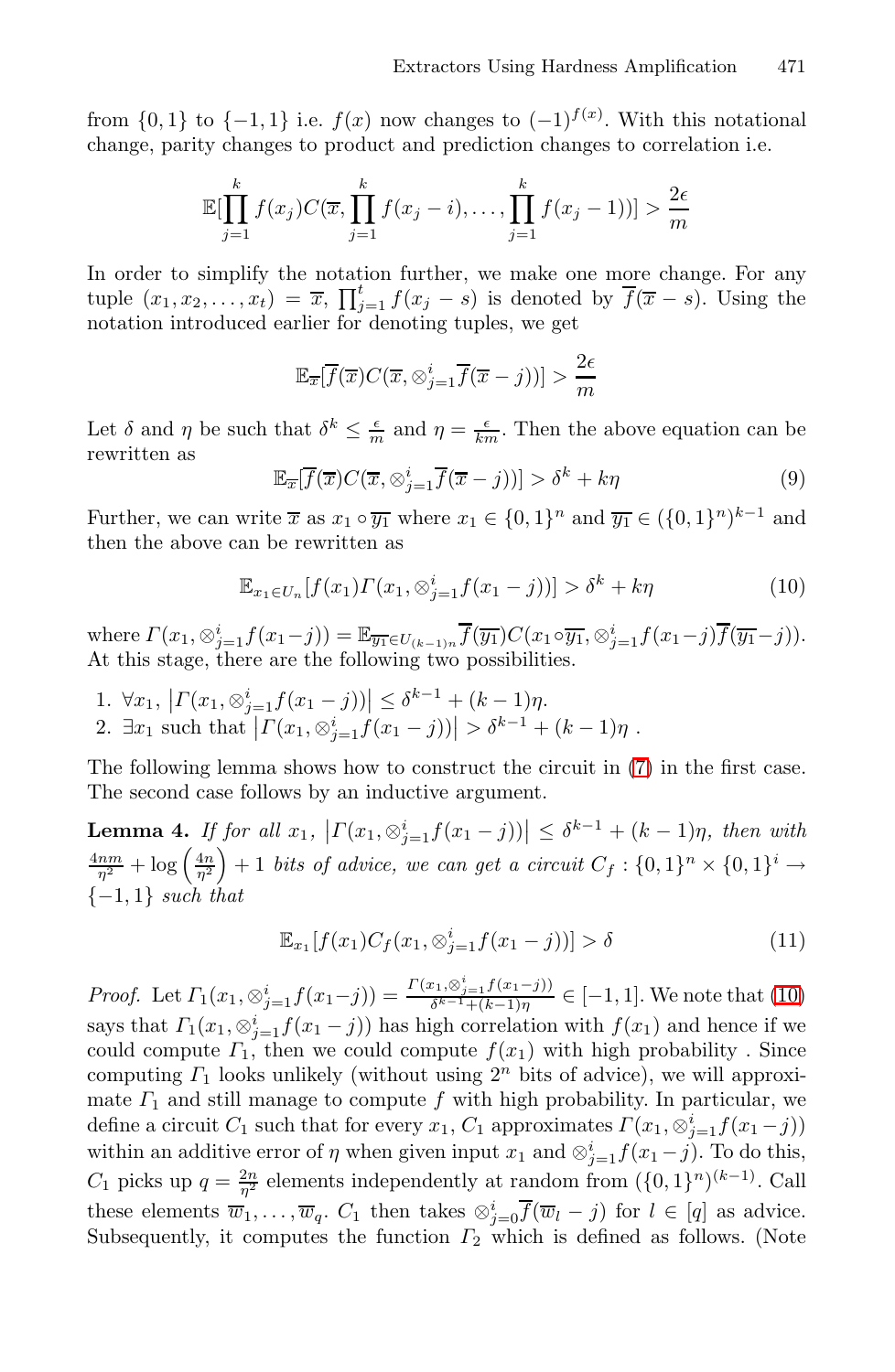that  $\Gamma_2$  depends upon  $\overline{w}_i$ 's and the corresponding advice though  $\overline{w}_i$ 's are not explicitly included in the argument)

$$
\Gamma_2(x_1,\otimes_{j=1}^i f(x_1-j))=\mathbb{E}_{l\in[q]}\overline{f}(\overline{w_l})C(x_1\circ\overline{w_l},\otimes_{j=1}^i f(x_1-j)\overline{f}(\overline{w_l}-j))
$$

By Chernoff bound, we can say the following is true for all  $x_1$ . (The probability is over the random choices of  $\overline{w}_l$  for  $l \in [q]$ )

$$
Pr[|T_2(x_1, \otimes_{j=1}^i f(x_1 - j)) - T(x_1, \otimes_{j=1}^i f(x_1 - j))| > \eta] < 2^{-n}
$$

We would like our estimate of  $\Gamma(x_1, \otimes_{j=1}^i f(x_1 - j))$  to have absolute value bounded by  $\delta^{k-1} + (k-1)\eta$ . Hence, we define  $\Gamma_3$  as follows.

- 1. If  $\left| \Gamma_2(x_1, \otimes_{j=1}^i f(x_1 j)) \right| \leq \delta^{k-1} + (k-1)\eta$  then  $\Gamma_3$  is the same as  $\Gamma_2$  i.e.  $\Gamma_3(x_1, \otimes_{j=1}^t f(x_1 - j)) = \Gamma_2(x_1, \otimes_{j=1}^t f(x_1 - j))$
- 2. If not, then  $\Gamma_3$  has absolute value  $\delta^{k-1} + (k-1)\eta$  with sign same as  $\Gamma_2$  i.e.  $\Gamma_3(x_1, \otimes_{j=1}^i f(x_1-j)) = \frac{|(\Gamma_2(x_1, \otimes_{j=1}^i f(x_1-j)))|}{(\Gamma_2(x_1, \otimes_{j=1}^i f(x_1-j)))}$  $\frac{(I_2(x_1,\otimes_{j=1}^j f(x_1-j)))}{(I_2(x_1,\otimes_{j=1}^i f(x_1-j)))}(\delta^{k-1}+(k-1)\eta)$

The final output of  $C_1(x_1, \otimes_{j=1}^i f(x_1 - j))$  is  $\Gamma_3(x_1, \otimes_{j=1}^i f(x_1 - j))$ . Since  $\Gamma_3$  is<br>definitely at least as good a approximation of  $\Gamma$  as  $\Gamma_3$  is we can say the following definitely at least as good a approximation of  $\Gamma$  as  $\Gamma_2$  is, we can say the following (the probability is again over the random choices of  $\overline{w}$ , for  $l \in [a]$  and as before (the probability is again over the random choices of  $\overline{w}_l$  for  $l \in [q]$  and as before  $\overline{w}_l$  is not explicitly included in the argument).

$$
Pr[|T_3(x_1, \otimes_{j=1}^i f(x_1 - j)) - T(x_1, \otimes_{j=1}^i f(x_1 - j))| > \eta] < 2^{-n}
$$

<span id="page-10-0"></span>By a simple union bound, we can see that there exists a q-tuple  $\otimes_{l=1}^{q} \overline{w}_l$  is such that for all  $x_l$ ,  $|\Gamma_l(x_l \otimes i - f(x_l - i))| \leq r_l$ . Hence with that for all  $x_1, [T_3(x_1, \otimes_{j=1}^i f(x_1 - j)) - T(x_1, \otimes_{j=1}^i f(x_1 - j))] \leq \eta$ . Hence with  $qn(k-1) \leq \frac{2n^2k}{n^2}$  bits of advice, we can get such a tuple  $\otimes_{l=1}^q \overline{w}_l$ . Further, the advice required for getting  $\otimes_{j=0}^{i} \overline{f}(\overline{w}_l - j)$  for each  $l \in [q]$  is  $(i+1)q \leq \frac{2nm}{\eta^2}$  bits. So, we hardwire these 'good' values of  $\overline{w}_l$  and  $\otimes_{j=0}^i f(\overline{w}_l-j)$  into  $C_1$  (i.e. instead<br>of taking random choices it now works with these hardwired values) and we can of taking random choices, it now works with these hardwired values) and we can say that

$$
\mathbb{E}_{x_1}[f(x_1)C_1(x_1,\otimes_{j=1}^i f(x_1-j))] \geq \mathbb{E}_{x_1}[f(x_1)\Gamma(x_1,\otimes_{j=1}^i f(x_1-j))] - \eta \quad (12)
$$

The above claim uses that the range of f is  $[-1, 1]$ . This can now be combined with  $(10)$  to give the following

$$
\mathbb{E}_{x_1}[f(x_1)C_1(x_1,\otimes_{j=1}^i f(x_1-j))] > \delta^k + (k-1)\eta \tag{13}
$$

We now define  $C_2(x_1, \otimes_{j=1}^i f(x_1-j)) = \frac{C_1(x_1, \otimes_{j=1}^i f(x_1-j))}{\delta^{k-1}+(k-1)\eta}$ . Note that the output of  $C_i$  is in [ 1,1] and bange by (12), we see say (wing  $\delta < 1$ ) of  $C_2$  is in  $[-1, 1]$  and hence by (13), we can say (using  $\delta \le 1$ )

$$
\mathbb{E}_{x_1}[f(x_1)C_2(x_1,\otimes_{j=1}^i f(x_1-j))] > \frac{\delta^k + (k-1)\eta}{\delta^{k-1} + (k-1)\eta} \ge \delta
$$
 (14)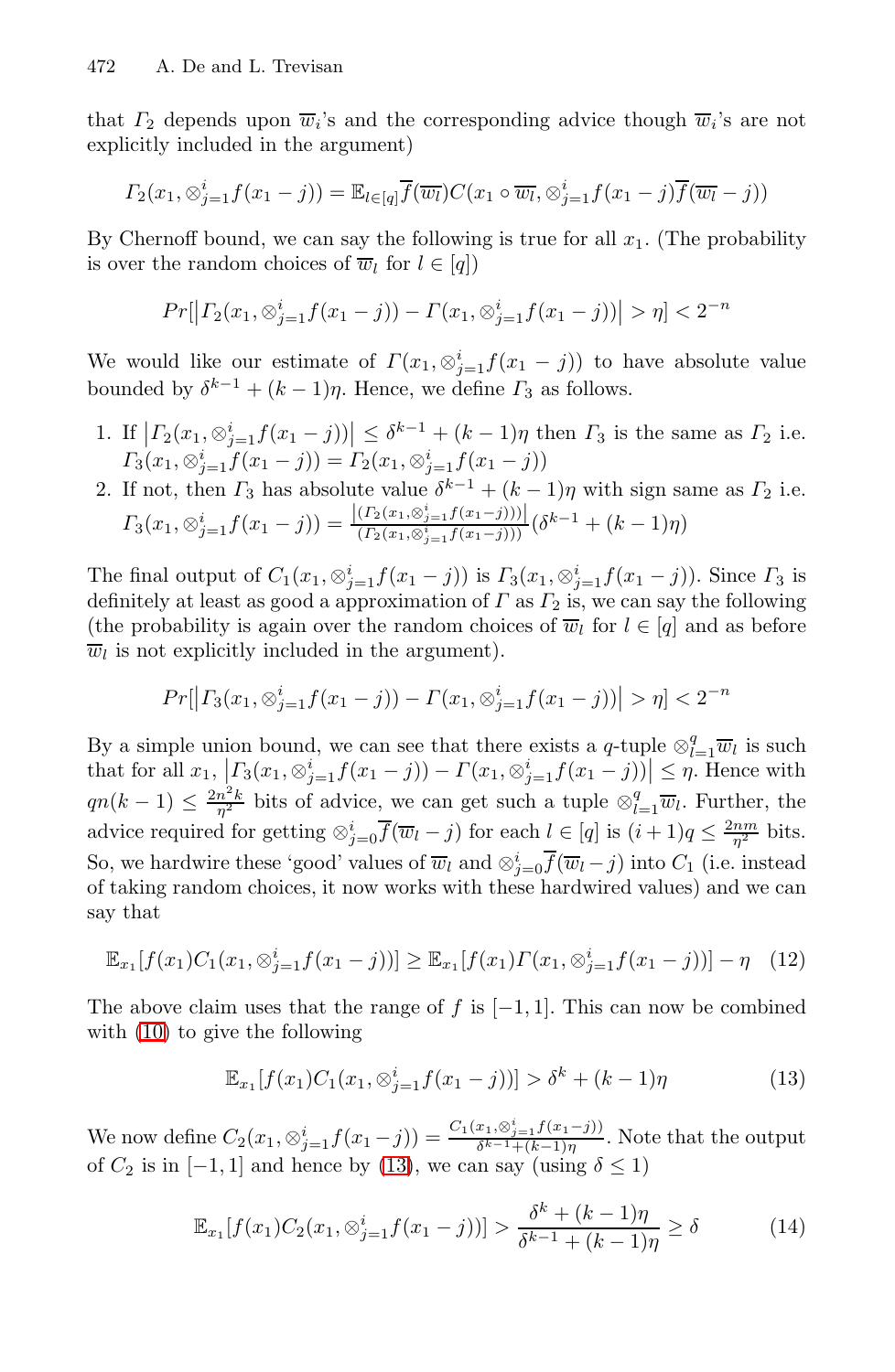$C_2$  is almost the circuit  $C_f$  we require except its output is in [−1,1] rather than  $\{-1, 1\}$ . To rectify this, we define a randomized circuit  $C_3$  which computes  $r = C_2(x_1, \otimes_{j=1}^i f(x_1 - j))$  $r = C_2(x_1, \otimes_{j=1}^i f(x_1 - j))$  $r = C_2(x_1, \otimes_{j=1}^i f(x_1 - j))$  and then outputs 1 with probability  $\frac{1+r}{2}$  and −1 with probability  $\frac{1-r}{2}$  otherwise. Clearly this randomized circuit  $C_3$  has the same correlation with  $f(x_1)$  as  $C_2$  does. To fix the randomness of the circuit same correlation with  $f(x_1)$  as  $C_2$  does. To fix the randomness of the circuit  $C_3$  and to get  $C_f$ , we observe that the output of  $C_2$  can only be in multiples of  $\frac{\eta^2}{2n(\delta^{k-1}+(k-1)\eta)}$ . Since the output is in the interval [−1, 1], it suffices to pick a random string  $\lceil \log \frac{4n(\delta^{k-1}+(k-1)\eta)}{\eta^2} \rceil$  bits long (rather than a random number<br>in [1, 1, 1]). Hence by fixing this pandamages wing  $\lceil \log 4n \rceil \leq \log 4n + 1$  bits of in  $[-1, 1]$ ). Hence by fixing this randomness using  $\lceil \log \frac{4n}{\eta^2} \rceil \leq \log \frac{4n}{\eta^2} + 1$  bits of advice, we get a circuit  $C_f$  which satisfies  $(11)^6$ . Clearly, the total amount of advice required is at most  $\frac{2n(m+nk)}{\eta^2} + \log\left(\frac{4n}{\eta^2}\right) + 1$  bits. Using  $m \ge nk$ , we get  $+ 1$  bits. Using  $m \geq nk$ , we get the bound on the advice stated in the lemma.

Hence, in the first case, we get a circuit  $C_f$  such that its expected correlation with f is greater than  $\delta$ . Changing the  $\{-1,1\}$  notation to  $\{0,1\}$  notation, we get that

$$
Pr_{x_1 \in U_n}[C_f(x_1, \otimes_{j=1}^i f(x_1 - j)) = f(x_1)] > \frac{1 + \delta}{2}
$$

Therefore, we have a circuit  $C_f$  satisfying the claim in the lemma. Now, we handle the second case. Let  $x_1$  be such that  $| \Gamma(x_1, \otimes_{j=1}^i f(x_1 - j)) | > \delta^{k-1} + (k-1)\eta$ . We take  $x_1, \otimes_{j=1}^i f(x_1 - j)$  and the sign of  $\Gamma(x_1, \otimes_{j=1}^i f(x_1 - j))$  (call it  $\alpha$ ) as advice (and this is at most  $n + m$  bits) and define the circuit  $C^0$  as follows.

$$
C^0(\overline{y_1}, \otimes_{j=1}^i \overline{f}(\overline{y_1} - j)) = (-1)^{\alpha} C(x_1 \circ \overline{y_1}, \otimes_{j=1}^i f(x_1 - j) \overline{f}(\overline{y_1} - j))
$$

By definition [an](#page-11-1)d the previous assump[tio](#page-9-2)ns, we get the following

$$
\mathbb{E}_{\overline{y_1}\in U_{(k-1)n}}\overline{f}(\overline{y_1})C^0(\overline{y_1},\otimes_{j=1}^i\overline{f}(\overline{y_1}-j)) > \delta^{k-1} + (k-1)\eta
$$

<span id="page-11-0"></span>Note that the above equation is same as  $(10)$  except circuit C has been replaced by  $C^0$  and the input has changed from a k-tuple in  $\{0, 1\}^n$  to a  $k - 1$ -tuple. Hence, this can be handled in an inductive way and the induction can go for at most  $k-1$  steps. Further, each descent step in the induction can require at most  $n+m$  bits of advice. In the step where we apply Lemma 4, we require at most  $n + m$  bits of advice. In the step where we apply Lemma 4, we require at most  $\frac{4nm}{n^2} + \log\left(\frac{4n}{n^2}\right) + 1$  bits of advice<sup>7</sup>. So, from  $T_2$ , with at most  $(k-1)(m+n) +$  $+ 1$  bits of advice<sup>7</sup>. So, from  $T_2$ , with at most  $(k - 1)(m + n) +$  $\frac{4nk^2m^3}{\epsilon^2} + \log \left( \frac{4nk^2m^2}{\epsilon^2} \right)$  $+1$  bits of advice, we can get a [ci](#page-9-2)rcuit  $C_f : \{0,1\}^n \times \{0,1\}^i$ such that

$$
Pr_{x_1 \in U_n}[C_f(x_1, \otimes_{j=1}^i f(x_1 - j)) = f(x_1)] \ge \frac{1 + \delta}{2}
$$

<span id="page-11-1"></span><sup>&</sup>lt;sup>6</sup> We remove the factor  $\log(\delta^{k-1} + (k-1)\eta)$  in calculating the advice because  $(\delta^{k-1} +$  $(k-1)\eta$ ) is at most 1 and hence what we are calculating is an upper bound on the advice.

<sup>&</sup>lt;sup>7</sup> Note that  $\eta$  does not change for every step and is the same  $\eta = \frac{\epsilon}{km}$  that it was set to in the beginning. The only extra condition we need for applying Lemma 4 is that  $m \geq kn$  which shall definitely continue to hold as k decreases.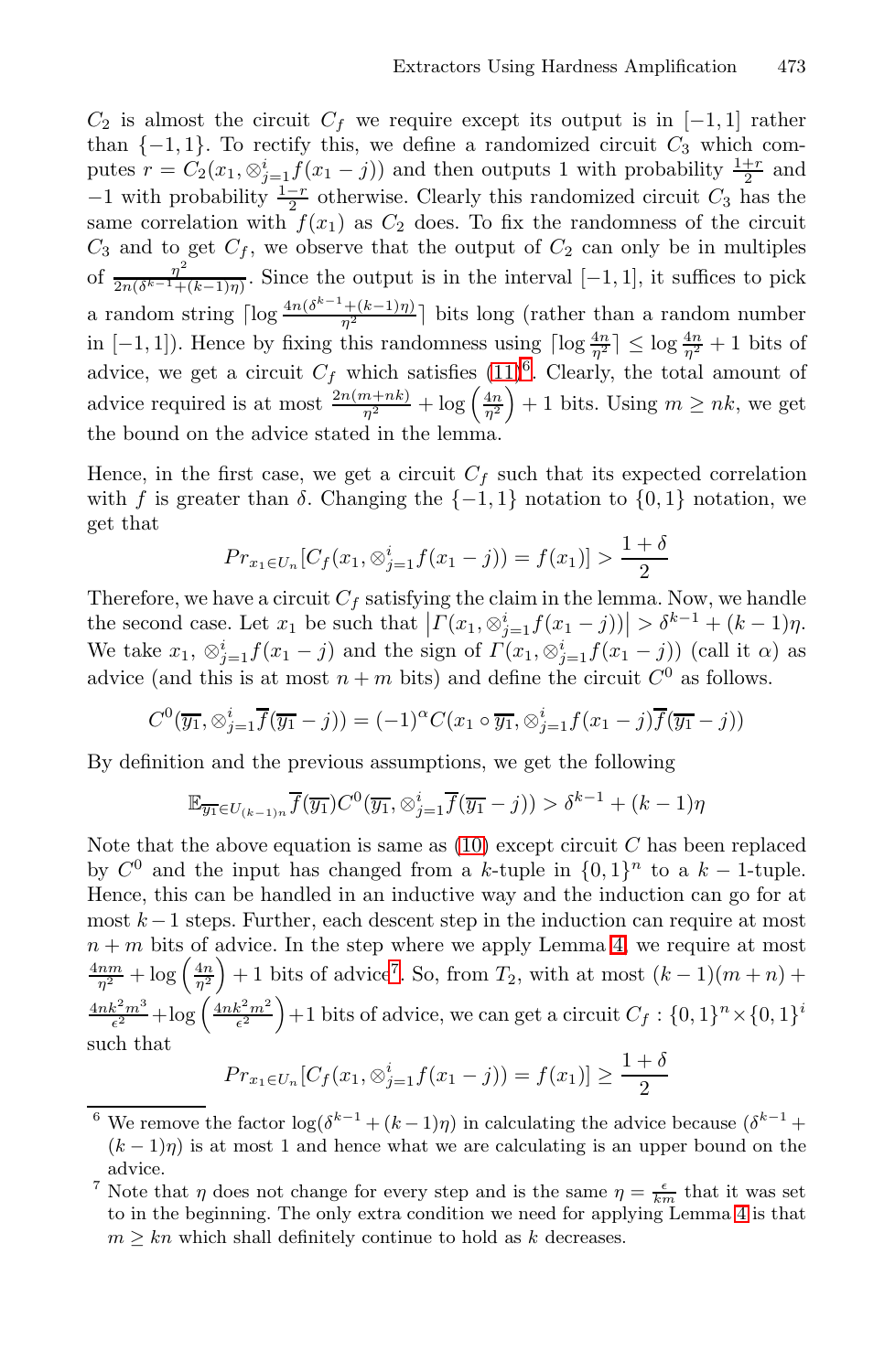Finally accounting for the advice to use Lemma 2, we get that the total amount [of a](#page-13-11)dvice required to get  $C_f$  from the circuit T in the hypothesis is  $(k-1)(m+1)(m^2m^3)$  $n) + \frac{4nk^2m^3}{\epsilon^2} + \log \left( \frac{4nk^2m^2}{\epsilon^2} \right)$  $+2+m+\log m+3 \leq \frac{6nk^2m^3}{\epsilon^2}.$ 

# **4 Conclusion**

All the three extractor constructions described in this paper apply to sources of constant entropy rate, which could be pushed to entropy about  $N/poly(\log N)$ . A result of Viola [22] implies that it is impossible to extract from sources of entropy  $N^{.99}$  if the extractor is such that each bit of the output can be computed by looking only at  $N^{o(1)}$  bits of the input and seed length is  $N^{o(1)}$ . Since our construction is such that every bit of the output can be computed by looking at only  $poly \log N$  bits of the input, significant improvements in the entropy rate can only come from rather different constructions.

It remains an interesting open question to improve the output length, and match the performance of other constructions which do not use complexitytheoretic tools in the analysis. Perhaps it is possible to use advice in a much more efficient way than we do.

<span id="page-12-2"></span>**Acknowledgments.** The authors would like to thank Madhur Tulsiani for his useful comments on an earlier draft. The first author would like to also thank him for some very enjoyable discussions throughout the course of the work.

## <span id="page-12-3"></span>**References**

- 1. Aumann, Y., Ding, Y.Z., Rabin, M.O.: Everlasting security in the bounded storage model. IEEE Transactions on Information Theory 48(6), 1668–1680 (2002)
- 2. Bar-Yossef, Z., Reingold, O., Shaltiel, R., Trevisan, L.: Streaming computation of combinatorial objects. In: Proceedings of the 17th IEEE Conference on Computational Complexity, pp. 165–174 (2002)
- 3. Blum, M., Micali, S.: How to generate cryptographically strong sequences of pseudorandom bits. SIAM Journal on Computing 13(4), 850–864 (1984); Preliminary version in Proc. of FOCS 1982
- <span id="page-12-1"></span>4. Dziembowski, S., Maurer, U.: Optimal randomizer efficiency in the boundedstorage model. Journal of Cryptology 17(1), 5–26 (2004); Preliminary version in Proc. of STOC 2002
- <span id="page-12-0"></span>5. Goldreich, O., Nisan, N., Wigderson, A.: On Yao's XOR lemma. Technical Report TR95-50, Electronic Colloquium on Computational Complexity (1995)
- 6. Impagliazzo, R., Jaiswal, R., Kabanets, V., Wigderson, A.: Direct product theorems: Simplified, Optimized and Derandomized. In: Proceedings of the 40th ACM Symposium on Theory of Computing, pp. 579–588 (2008)
- 7. Impagliazzo, R., Wigderson, A.:  $P = BPP$  unless E has sub-exponential circuits. In: Proceedings of the 29th ACM Symposium on Theory of Computing, pp. 220– 229 (1997)
- 8. Levin, L.: One-way functions and pseudorandom generators. Combinatorica 7(4), 357–363 (1987)